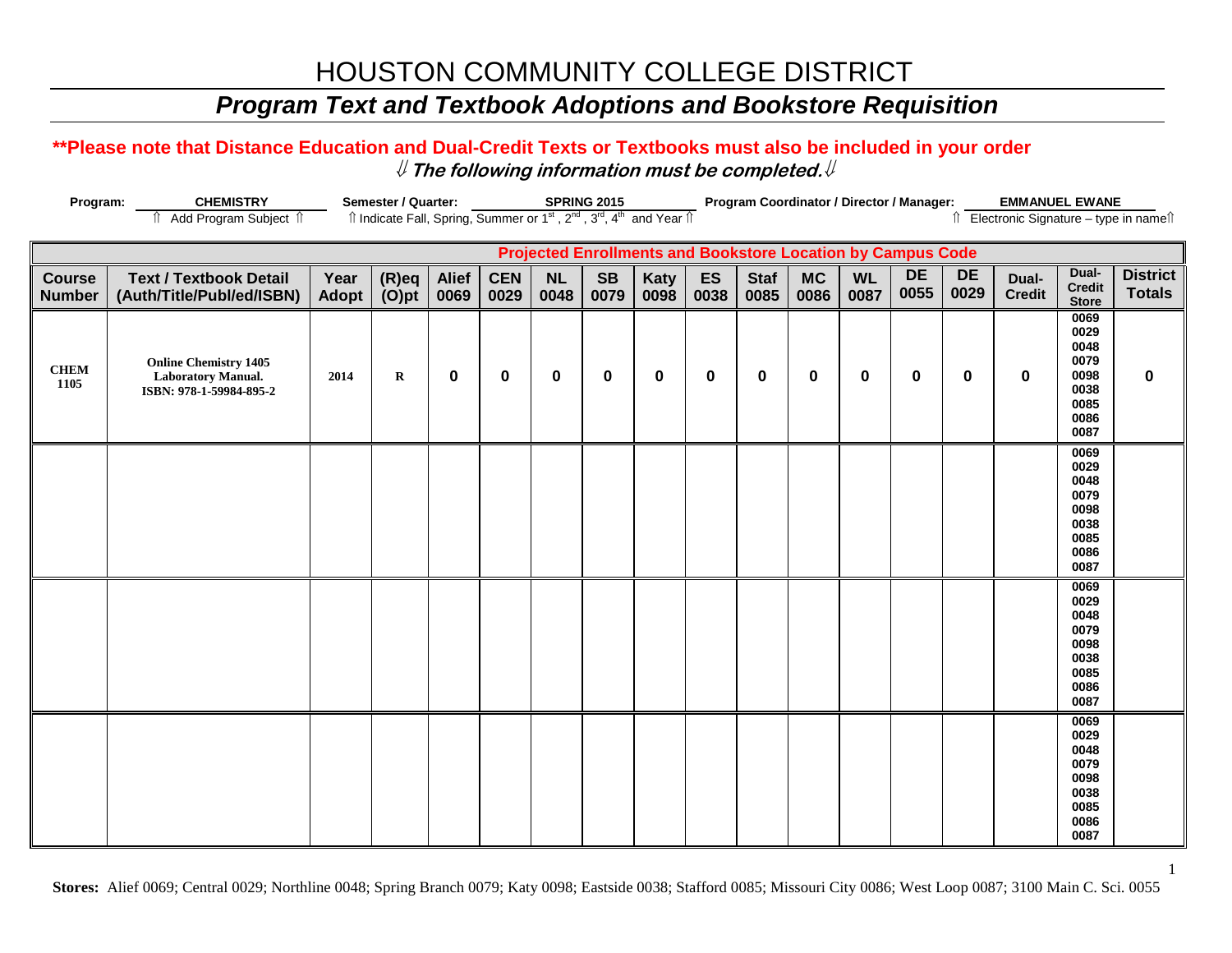## *Program Text and Textbook Adoptions and Bookstore Requisition*

### **\*\*Please note that Distance Education and Dual-Credit Texts or Textbooks must also be included in your order** ⇓ **The following information must be completed.**⇓

| <b>CHEMISTRY</b><br>Program:   |                                                                                                                                                                                                                                                                                   |                      | <b>Semester / Quarter:</b> |                      | <b>SPRING 2015</b><br>$\hat{I}$ Indicate Fall, Spring, Summer or 1 <sup>st</sup> , 2 <sup>nd</sup> , 3 <sup>rd</sup> , 4 <sup>th</sup> and Year $\hat{I}$ |                   |                   |              | Program Coordinator / Director / Manager: |                     |                   |                   |                                                                    |                   |                        | <b>EMMANUEL EWANE</b>                                                             |                                          |
|--------------------------------|-----------------------------------------------------------------------------------------------------------------------------------------------------------------------------------------------------------------------------------------------------------------------------------|----------------------|----------------------------|----------------------|-----------------------------------------------------------------------------------------------------------------------------------------------------------|-------------------|-------------------|--------------|-------------------------------------------|---------------------|-------------------|-------------------|--------------------------------------------------------------------|-------------------|------------------------|-----------------------------------------------------------------------------------|------------------------------------------|
| f Add Program Subject f        |                                                                                                                                                                                                                                                                                   |                      |                            |                      |                                                                                                                                                           |                   |                   |              |                                           |                     |                   |                   |                                                                    |                   |                        |                                                                                   | Î Electronic Signature – type in nameî Î |
|                                |                                                                                                                                                                                                                                                                                   |                      |                            |                      |                                                                                                                                                           |                   |                   |              |                                           |                     |                   |                   | <b>Projected Enrollments and Bookstore Location by Campus Code</b> |                   |                        |                                                                                   |                                          |
| <b>Course</b><br><b>Number</b> | <b>Text / Textbook Detail</b><br>(Auth/Title/Publ/ed/ISBN)                                                                                                                                                                                                                        | Year<br><b>Adopt</b> | $(R)$ eq<br>$(O)$ pt       | <b>Alief</b><br>0069 | <b>CEN</b><br>0029                                                                                                                                        | <b>NL</b><br>0048 | <b>SB</b><br>0079 | Katy<br>0098 | ES<br>0038                                | <b>Staf</b><br>0085 | <b>MC</b><br>0086 | <b>WL</b><br>0087 | <b>DE</b><br>0055                                                  | <b>DE</b><br>0029 | Dual-<br><b>Credit</b> | Dual-<br><b>Credit</b><br><b>Store</b>                                            | <b>District</b><br><b>Totals</b>         |
| <b>CHEM</b><br>1305            | <b>Corwin, Introductory Chemistry:</b><br><b>Concepts and Critical Thinking,</b><br><b>Custom Seventh Edition for HCC</b><br>with MasteringChemistry.<br><b>Pearson Prentice Hall 2013 with</b><br><b>MasteringChemistry</b><br>Pkg. ISBN: 1269313207<br>(April.Peel@Pearson.com) | 2013                 | $\mathbf R$                | 24                   | $\mathbf 0$                                                                                                                                               | 35                | 24                | $\mathbf 0$  | $\bf{0}$                                  | 48                  | $\mathbf 0$       | 24                | $\bf{0}$                                                           | 186               | 0                      | 0069<br>0029<br>0048<br>0079<br>0098<br>0038<br>0085<br>0086<br>0087              | 341                                      |
| <b>CHEM</b><br>1305            | <b>Study Guide &amp; Selected Solutions</b><br><b>Manual for Corwin, Introductory</b><br>Chemistry: Concepts &<br><b>Connections, Seventh Ed. Pearson</b><br><b>Prentice Hall 2013</b><br>ISBN: 978-0-321-8085-8<br>(April.Peel@Pearson.com)                                      | 2013                 | $\mathbf 0$                | 12                   | $\mathbf 0$                                                                                                                                               | 15                | 13                | $\mathbf 0$  | 0                                         | 24                  | $\mathbf 0$       | 12                | $\bf{0}$                                                           | 90                | 0                      | 0069<br>0029<br>0048<br>0079<br>0098<br>0038<br>0085<br>0086<br>0087              | 166                                      |
|                                |                                                                                                                                                                                                                                                                                   |                      |                            |                      |                                                                                                                                                           |                   |                   |              |                                           |                     |                   |                   |                                                                    |                   |                        | 0069<br>0029<br>0048<br>0079<br>0098<br>0038<br>0085<br>0086<br>0087              |                                          |
|                                |                                                                                                                                                                                                                                                                                   |                      |                            |                      |                                                                                                                                                           |                   |                   |              |                                           |                     |                   |                   |                                                                    |                   |                        | $\overline{0069}$<br>0029<br>0048<br>0079<br>0098<br>0038<br>0085<br>0086<br>0087 |                                          |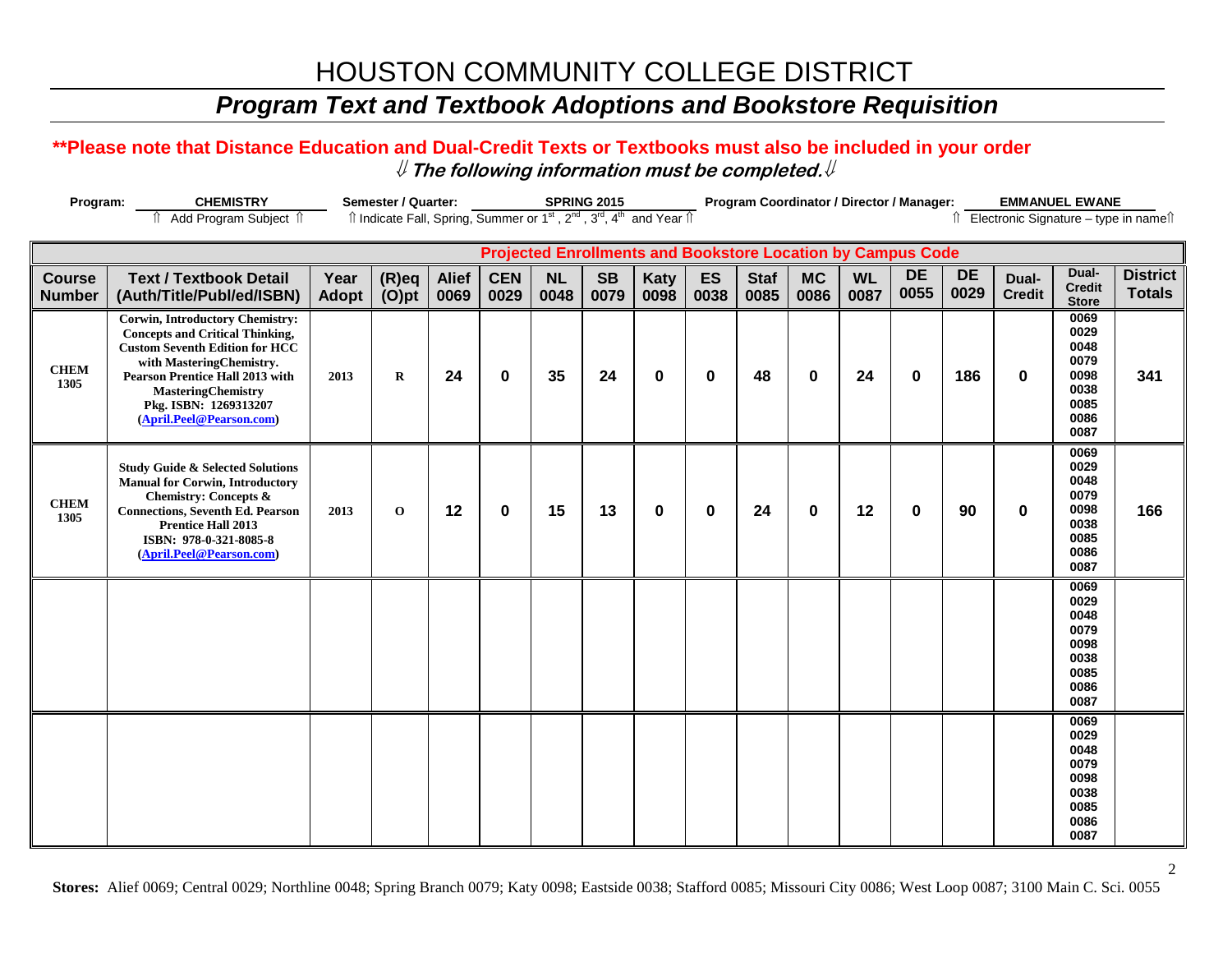## *Program Text and Textbook Adoptions and Bookstore Requisition*

### **\*\*Please note that Distance Education and Dual-Credit Texts or Textbooks must also be included in your order** ⇓ **The following information must be completed.**⇓

| Program:                       | <b>CHEMISTRY</b>                                                                                                                                                                                                                                                                  |               | Semester / Quarter:                                                                                                   |                      |                    |                   | <b>SPRING 2015</b>                                                 |              |            |                     |                   |                   | Program Coordinator / Director / Manager: |                   |                        | <b>EMMANUEL EWANE</b>                                                |                                        |
|--------------------------------|-----------------------------------------------------------------------------------------------------------------------------------------------------------------------------------------------------------------------------------------------------------------------------------|---------------|-----------------------------------------------------------------------------------------------------------------------|----------------------|--------------------|-------------------|--------------------------------------------------------------------|--------------|------------|---------------------|-------------------|-------------------|-------------------------------------------|-------------------|------------------------|----------------------------------------------------------------------|----------------------------------------|
|                                | Add Program Subject 1                                                                                                                                                                                                                                                             |               | Îl Indicate Fall, Spring, Summer or 1 <sup>st</sup> , 2 <sup>nd</sup> , 3 <sup>rd</sup> , 4 <sup>th</sup> and Year Îl |                      |                    |                   |                                                                    |              |            |                     |                   |                   |                                           |                   |                        |                                                                      | Î Electronic Signature - type in nameî |
|                                |                                                                                                                                                                                                                                                                                   |               |                                                                                                                       |                      |                    |                   | <b>Projected Enrollments and Bookstore Location by Campus Code</b> |              |            |                     |                   |                   |                                           |                   |                        |                                                                      |                                        |
| <b>Course</b><br><b>Number</b> | <b>Text / Textbook Detail</b><br>(Auth/Title/Publ/ed/ISBN)                                                                                                                                                                                                                        | Year<br>Adopt | $(R)$ eq<br>$(O)$ pt                                                                                                  | <b>Alief</b><br>0069 | <b>CEN</b><br>0029 | <b>NL</b><br>0048 | <b>SB</b><br>0079                                                  | Katy<br>0098 | ES<br>0038 | <b>Staf</b><br>0085 | <b>MC</b><br>0086 | <b>WL</b><br>0087 | <b>DE</b><br>0055                         | <b>DE</b><br>0029 | Dual-<br><b>Credit</b> | Dual-<br><b>Credit</b><br><b>Store</b>                               | <b>District</b><br><b>Totals</b>       |
| <b>CHEM</b><br>1405            | <b>Corwin, Introductory Chemistry:</b><br><b>Concepts and Critical Thinking,</b><br><b>Custom Seventh Edition for HCC</b><br>with MasteringChemistry.<br><b>Pearson Prentice Hall 2013 with</b><br><b>MasteringChemistry</b><br>Pkg. ISBN: 1269313207<br>(April.Peel@Pearson.com) | 2013          | $\bf{R}$                                                                                                              | 48                   | 90                 | 72                | 150                                                                | 66           | 90         | 72                  | 24                | 24                | $\bf{0}$                                  | $\bf{0}$          | $\bf{0}$               | 0069<br>0029<br>0048<br>0079<br>0098<br>0038<br>0085<br>0086<br>0087 | 636                                    |
| <b>CHEM</b><br>1405            | <b>Study Guide &amp; Selected Solutions</b><br><b>Manual for Corwin, Introductory</b><br><b>Chemistry: Concepts &amp;</b><br><b>Connections, Seventh Ed. Pearson</b><br><b>Prentice Hall 2013</b><br>ISBN: 978-0-321-8085-8<br>(April.Peel@Pearson.com)                           | 2013          | $\mathbf 0$                                                                                                           | 24                   | 45                 | $\bf{0}$          | 35                                                                 | 30           | 45         | 35                  | 10                | 10                | $\mathbf{0}$                              | $\bf{0}$          | $\bf{0}$               | 0069<br>0029<br>0048<br>0079<br>0098<br>0038<br>0085<br>0086<br>0087 | 234                                    |
|                                |                                                                                                                                                                                                                                                                                   |               |                                                                                                                       |                      |                    |                   |                                                                    |              |            |                     |                   |                   |                                           |                   |                        | 0069<br>0029<br>0048<br>0079<br>0098<br>0038<br>0085<br>0086<br>0087 |                                        |
|                                |                                                                                                                                                                                                                                                                                   |               |                                                                                                                       |                      |                    |                   |                                                                    |              |            |                     |                   |                   |                                           |                   |                        | 0069<br>0029<br>0048<br>0079<br>0098<br>0038<br>0085<br>0086<br>0087 |                                        |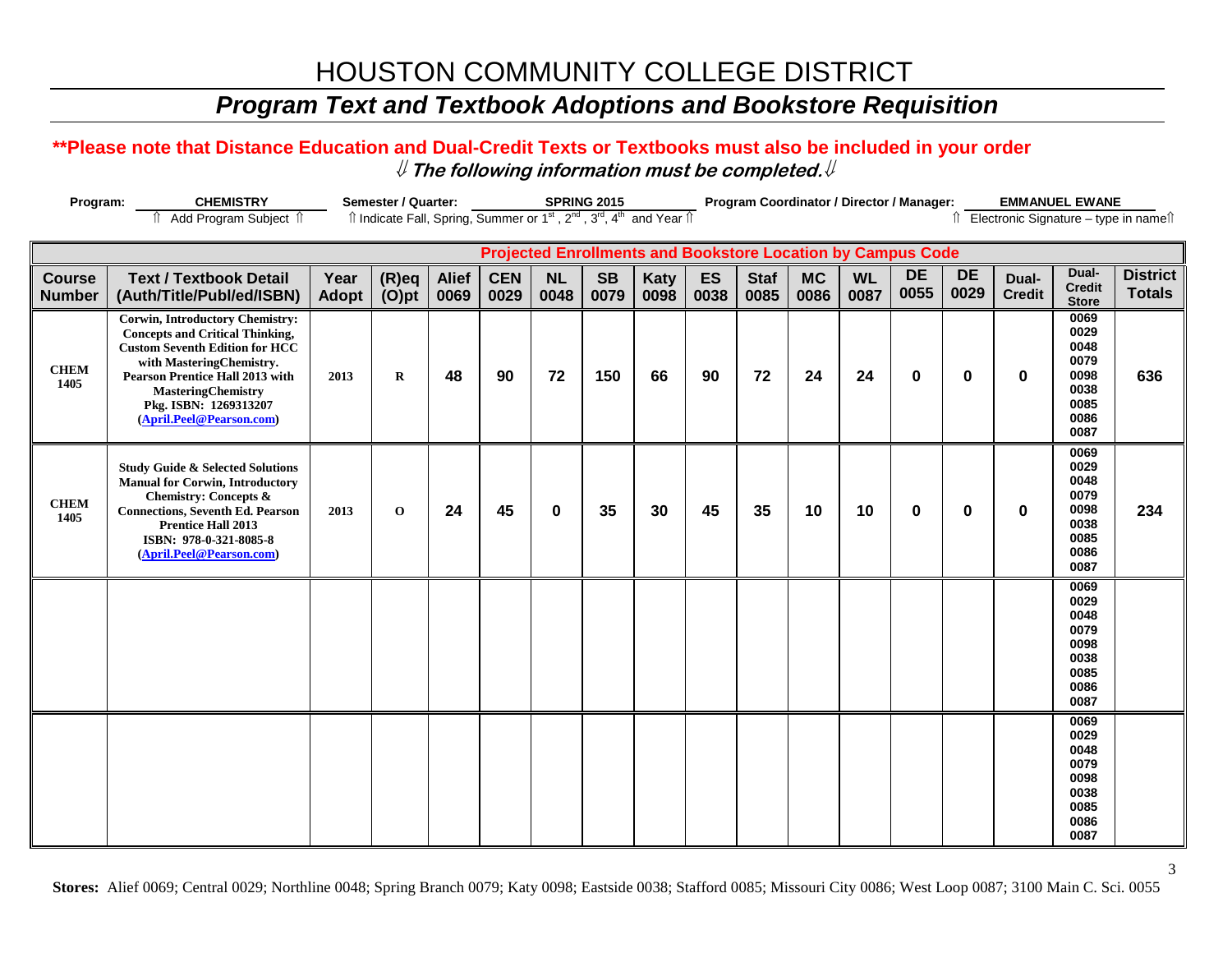## *Program Text and Textbook Adoptions and Bookstore Requisition*

#### **\*\*Please note that Distance Education and Dual-Credit Texts or Textbooks must also be included in your order** ⇓ **The following information must be completed.**⇓

| Program:                       | <b>CHEMISTRY</b>                                                                                                                                                                                               |                      | <b>Semester / Quarter:</b>                                                                                            |                      |                    |                   | <b>SPRING 2015</b> |                                                                    |            |                     | Program Coordinator / Director / Manager: |                   |                   |                   | <b>EMMANUEL EWANE</b>        |                                                                          |                                        |
|--------------------------------|----------------------------------------------------------------------------------------------------------------------------------------------------------------------------------------------------------------|----------------------|-----------------------------------------------------------------------------------------------------------------------|----------------------|--------------------|-------------------|--------------------|--------------------------------------------------------------------|------------|---------------------|-------------------------------------------|-------------------|-------------------|-------------------|------------------------------|--------------------------------------------------------------------------|----------------------------------------|
|                                | î Add Program Subject î                                                                                                                                                                                        |                      | Îl Indicate Fall, Spring, Summer or 1 <sup>st</sup> , 2 <sup>nd</sup> , 3 <sup>rd</sup> , 4 <sup>th</sup> and Year Îl |                      |                    |                   |                    |                                                                    |            |                     |                                           |                   |                   |                   |                              |                                                                          | Î Electronic Signature - type in nameî |
|                                |                                                                                                                                                                                                                |                      |                                                                                                                       |                      |                    |                   |                    | <b>Projected Enrollments and Bookstore Location by Campus Code</b> |            |                     |                                           |                   |                   |                   |                              |                                                                          |                                        |
| <b>Course</b><br><b>Number</b> | <b>Text / Textbook Detail</b><br>(Auth/Title/Publ/ed/ISBN)                                                                                                                                                     | Year<br><b>Adopt</b> | $(R)$ eq<br>$(O)$ pt                                                                                                  | <b>Alief</b><br>0069 | <b>CEN</b><br>0029 | <b>NL</b><br>0048 | <b>SB</b><br>0079  | Katy<br>0098                                                       | ES<br>0038 | <b>Staf</b><br>0085 | <b>MC</b><br>0086                         | <b>WL</b><br>0087 | <b>DE</b><br>0055 | <b>DE</b><br>0029 | Dual-<br><b>Credit</b>       | Dual-<br><b>Credit</b><br><b>Store</b>                                   | <b>District</b><br><b>Totals</b>       |
| <b>CHEM</b><br>1411            | Zumdahl/Zumdahl, Chemistry,<br>9th Edition, Volume I, Softcover,<br>Chapters 1-10, with OWL code<br>includes ebook.<br><b>Cengage Learning, 2014</b><br>Pkg ISBN: 978-1-305-29970-2<br>(ann.caven@cengage.com) | 2012                 | $\bf R$                                                                                                               | 120                  | 476                | 144               | 300                | 176                                                                | 120        | 264                 | 72                                        | 96                | $\mathbf 0$       | 0                 | <b>28 CE</b><br>25 SB        | 0069<br>*0029*<br>0048<br>*0079*<br>0098<br>0038<br>0085<br>0086<br>0087 | 1821                                   |
| <b>CHEM</b><br>1411            | <b>Chemistry 1411 Laboratory</b><br>Manual by Pahlavan, Bai, Askew<br>Blue Door Publishing, Inc., 2012<br>ISBN: 978-1-599-84380-3<br>(lucas@bluedoorpublishing.com)                                            | 2012                 | $\bf R$                                                                                                               | 120                  | 476                | 144               | 300                | 176                                                                | 120        | 264                 | 72                                        | 96                | $\mathbf 0$       | 0                 | <b>28 CE</b><br>25 SB        | 0069<br>*0029*<br>0048<br>*0079*<br>0098<br>0038<br>0085<br>0086<br>0087 | 1821                                   |
| <b>CHEM</b><br>1411/1412       | <b>Student Study Guide to</b><br>accompany Chemistry 9th Ed.<br>Cengage 2014<br>ISBN: 978-1-133-61199-8<br>(ann.caven@cengage.com)                                                                             | 2012                 | $\mathbf 0$                                                                                                           | 60                   | 235                | 70                | 150                | 90                                                                 | 60         | 130                 | 35                                        | 45                | $\bf{0}$          | 0                 | <b>15 CE</b><br><b>10 SB</b> | 0069<br>*0029*<br>0048<br>*0079*<br>0098<br>0038<br>0085<br>0086<br>0087 | 900                                    |
|                                |                                                                                                                                                                                                                |                      |                                                                                                                       |                      |                    |                   |                    |                                                                    |            |                     |                                           |                   |                   |                   |                              | 0069<br>0029<br>0048<br>0079<br>0098<br>0038<br>0085<br>0086<br>0087     |                                        |

4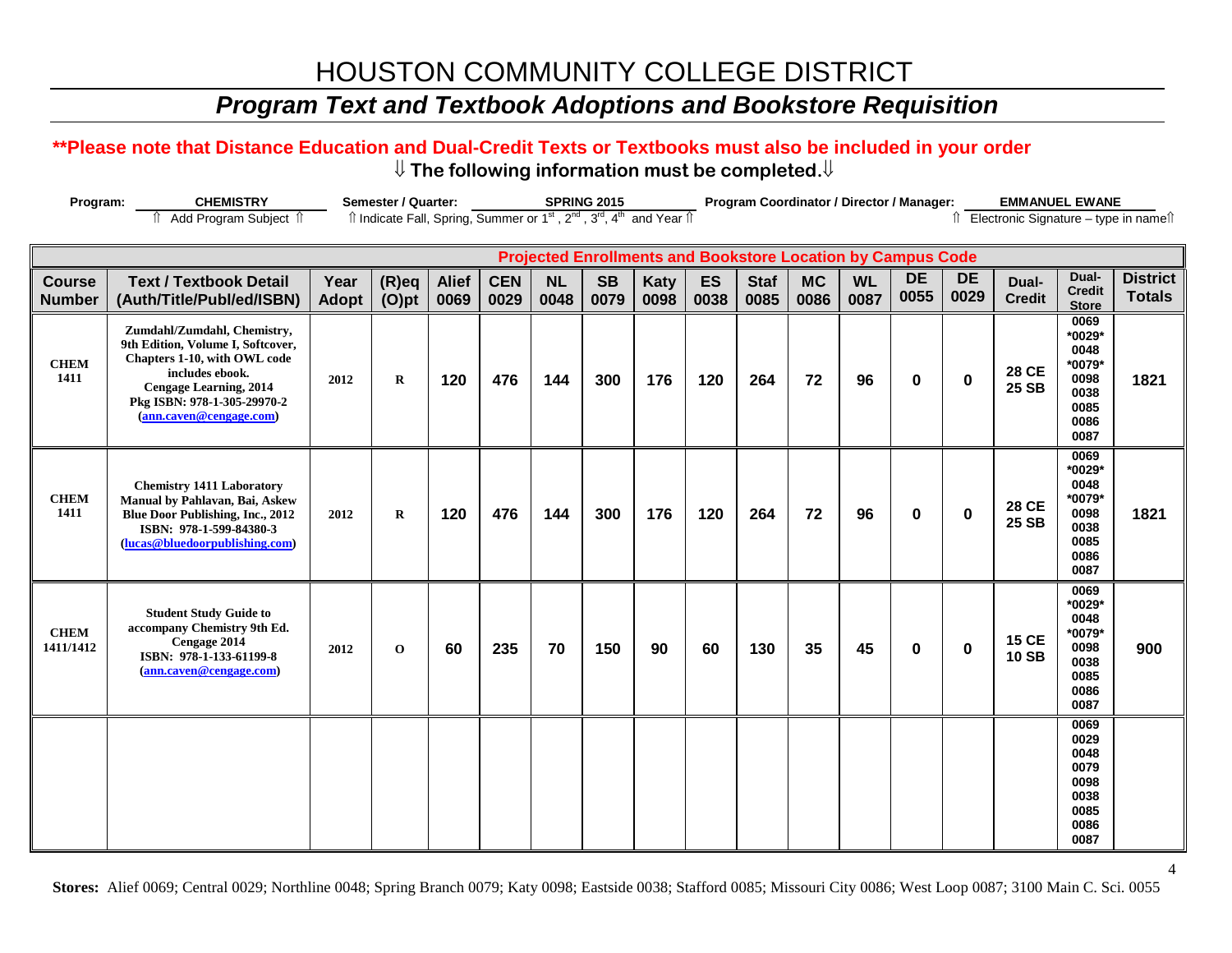## *Program Text and Textbook Adoptions and Bookstore Requisition*

#### **\*\*Please note that Distance Education and Dual-Credit Texts or Textbooks must also be included in your order** ⇓ **The following information must be completed.**⇓

| Program:                       | <b>CHEMISTRY</b>                                                                                                                                                                                                 |                      | Semester / Quarter:                                                                                                   |                      |                    |                   | <b>SPRING 2015</b> |                                                                    |                   |                     | Program Coordinator / Director / Manager: |                   |                   |                   | <b>EMMANUEL EWANE</b>                   |                                                                      |                                  |
|--------------------------------|------------------------------------------------------------------------------------------------------------------------------------------------------------------------------------------------------------------|----------------------|-----------------------------------------------------------------------------------------------------------------------|----------------------|--------------------|-------------------|--------------------|--------------------------------------------------------------------|-------------------|---------------------|-------------------------------------------|-------------------|-------------------|-------------------|-----------------------------------------|----------------------------------------------------------------------|----------------------------------|
|                                | fî Add Program Subject fî                                                                                                                                                                                        |                      | Îl Indicate Fall, Spring, Summer or 1 <sup>st</sup> , 2 <sup>nd</sup> , 3 <sup>rd</sup> , 4 <sup>th</sup> and Year Îl |                      |                    |                   |                    |                                                                    |                   |                     |                                           |                   |                   |                   | îl Electronic Signature - type in nameî |                                                                      |                                  |
|                                |                                                                                                                                                                                                                  |                      |                                                                                                                       |                      |                    |                   |                    | <b>Projected Enrollments and Bookstore Location by Campus Code</b> |                   |                     |                                           |                   |                   |                   |                                         |                                                                      |                                  |
| <b>Course</b><br><b>Number</b> | <b>Text / Textbook Detail</b><br>(Auth/Title/Publ/ed/ISBN)                                                                                                                                                       | Year<br><b>Adopt</b> | $(R)$ eq<br>$(O)$ pt                                                                                                  | <b>Alief</b><br>0069 | <b>CEN</b><br>0029 | <b>NL</b><br>0048 | <b>SB</b><br>0079  | <b>Katy</b><br>0098                                                | <b>ES</b><br>0038 | <b>Staf</b><br>0085 | <b>MC</b><br>0086                         | <b>WL</b><br>0087 | <b>DE</b><br>0055 | <b>DE</b><br>0029 | Dual-<br><b>Credit</b>                  | Dual-<br><b>Credit</b><br><b>Store</b>                               | <b>District</b><br><b>Totals</b> |
| <b>CHEM</b><br>1412            | Zumdahl/Zumdahl, Chemistry,<br>9th Edition, Volume II, Softcover,<br>Chapters 11-22, with OWL code<br>includes ebook.<br><b>Cengage Learning, 2014</b><br>Pkg ISBN: 978-1-305-03346-3<br>(ann.caven@cengage.com) | 2014                 | $\bf{R}$                                                                                                              | 72                   | 168                | $\mathbf{0}$      | 175                | 44                                                                 | 118               | 96                  | $\bf{0}$                                  | 48                | $\bf{0}$          | 0                 | $\bf{0}$                                | 0069<br>0029<br>0048<br>0079<br>0098<br>0038<br>0085<br>0086<br>0087 | 721                              |
| <b>CHEM</b><br>1412            | <b>Chemistry 1412 Laboratory</b><br>Manual by Pahlavan, Bai, Askew<br>Blue Door Publishing, Inc., 2012<br>ISBN: 978-1-305-84381-0<br>(lucas@bluedoorpublishing.com)                                              | 2012                 | $\bf{R}$                                                                                                              | 72                   | 168                | $\bf{0}$          | 175                | 44                                                                 | 118               | 96                  | $\bf{0}$                                  | 48                | $\bf{0}$          | 0                 | $\bf{0}$                                | 0069<br>0029<br>0048<br>0079<br>0098<br>0038<br>0085<br>0086<br>0087 | 721                              |
| <b>CHEM</b><br>1411/1412       | <b>Student Study Guide to</b><br>accompany Chemistry 9th Ed.<br>Cengage 2014<br>ISBN: 978-1-133-61199-8<br>(ann.caven@cengage.com)                                                                               | 2014                 | $\mathbf 0$                                                                                                           | 35                   | 85                 | $\bf{0}$          | 85                 | 20                                                                 | 60                | 45                  | $\bf{0}$                                  | 20                | $\bf{0}$          | 0                 | $\bf{0}$                                | 0069<br>0029<br>0048<br>0079<br>0098<br>0038<br>0085<br>0086<br>0087 | 350                              |
|                                |                                                                                                                                                                                                                  |                      |                                                                                                                       |                      |                    |                   |                    |                                                                    |                   |                     |                                           |                   |                   |                   |                                         | 0069<br>0029<br>0048<br>0079<br>0098<br>0038<br>0085<br>0086<br>0087 |                                  |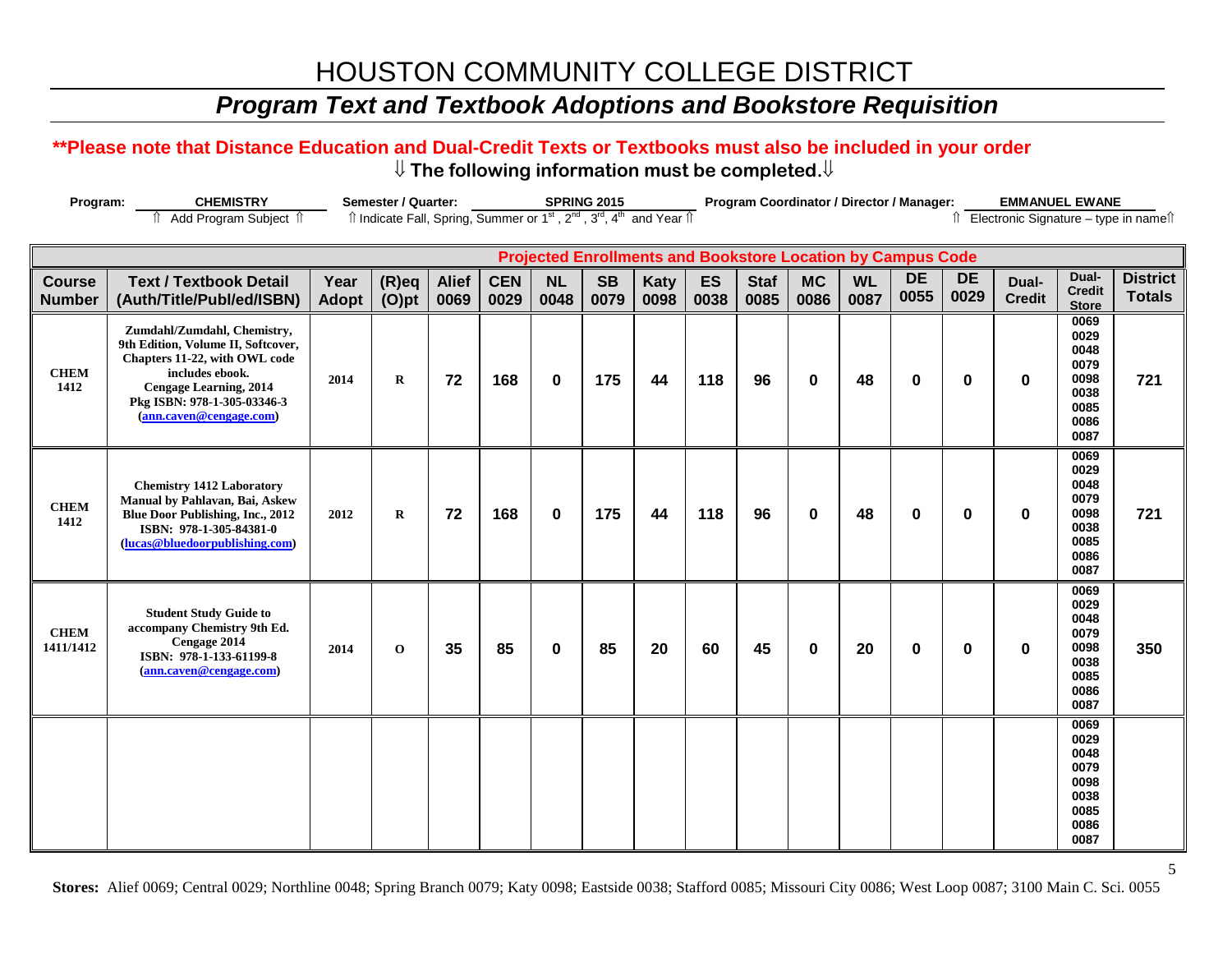## *Program Text and Textbook Adoptions and Bookstore Requisition*

### **\*\*Please note that Distance Education and Dual-Credit Texts or Textbooks must also be included in your order** ⇓ **The following information must be completed.**⇓

| Program:                       | <b>CHEMISTRY</b>                                                                                                                                                                                                                                                                  |               | Semester / Quarter:                                                                                                   |                      |                    |                   | <b>SPRING 2015</b> |              |            |                     | Program Coordinator / Director / Manager:                          |                   |                   |                   | <b>EMMANUEL EWANE</b>  |                                                                      |                                        |
|--------------------------------|-----------------------------------------------------------------------------------------------------------------------------------------------------------------------------------------------------------------------------------------------------------------------------------|---------------|-----------------------------------------------------------------------------------------------------------------------|----------------------|--------------------|-------------------|--------------------|--------------|------------|---------------------|--------------------------------------------------------------------|-------------------|-------------------|-------------------|------------------------|----------------------------------------------------------------------|----------------------------------------|
|                                | Add Program Subject 1                                                                                                                                                                                                                                                             |               | Îl Indicate Fall, Spring, Summer or 1 <sup>st</sup> , 2 <sup>nd</sup> , 3 <sup>rd</sup> , 4 <sup>th</sup> and Year Îl |                      |                    |                   |                    |              |            |                     |                                                                    |                   |                   |                   |                        |                                                                      | Î Electronic Signature - type in nameî |
|                                |                                                                                                                                                                                                                                                                                   |               |                                                                                                                       |                      |                    |                   |                    |              |            |                     | <b>Projected Enrollments and Bookstore Location by Campus Code</b> |                   |                   |                   |                        |                                                                      |                                        |
| <b>Course</b><br><b>Number</b> | <b>Text / Textbook Detail</b><br>(Auth/Title/Publ/ed/ISBN)                                                                                                                                                                                                                        | Year<br>Adopt | $(R)$ eq<br>$(O)$ pt                                                                                                  | <b>Alief</b><br>0069 | <b>CEN</b><br>0029 | <b>NL</b><br>0048 | <b>SB</b><br>0079  | Katy<br>0098 | ES<br>0038 | <b>Staf</b><br>0085 | <b>MC</b><br>0086                                                  | <b>WL</b><br>0087 | <b>DE</b><br>0055 | <b>DE</b><br>0029 | Dual-<br><b>Credit</b> | Dual-<br><b>Credit</b><br><b>Store</b>                               | <b>District</b><br><b>Totals</b>       |
| <b>CHEM</b><br>1413            | <b>Corwin, Introductory Chemistry:</b><br><b>Concepts and Critical Thinking,</b><br><b>Custom Seventh Edition for HCC</b><br>with MasteringChemistry.<br><b>Pearson Prentice Hall 2013 with</b><br><b>MasteringChemistry</b><br>Pkg. ISBN: 1269313207<br>(April.Peel@Pearson.com) | 2013          | $\bf{R}$                                                                                                              | 0                    | $\boldsymbol{0}$   | 0                 | 0                  | $\mathbf 0$  | 0          | 0                   | $\mathbf 0$                                                        | 24                | $\bf{0}$          | 0                 | 0                      | 0069<br>0029<br>0048<br>0079<br>0098<br>0038<br>0085<br>0086<br>0087 | 24                                     |
| <b>CHEM</b><br>1413            | <b>Study Guide &amp; Selected Solutions</b><br><b>Manual for Corwin, Introductory</b><br><b>Chemistry: Concepts &amp;</b><br><b>Connections, Seventh Ed. Pearson</b><br><b>Prentice Hall 2013</b><br>ISBN: 978-0-321-8085-8<br>(April.Peel@Pearson.com)                           | 2013          | $\bf{0}$                                                                                                              | $\bf{0}$             | $\mathbf 0$        | 0                 | $\bf{0}$           | $\mathbf 0$  | 0          | $\bf{0}$            | $\mathbf 0$                                                        | 10                | $\bf{0}$          | $\mathbf 0$       | 0                      | 0069<br>0029<br>0048<br>0079<br>0098<br>0038<br>0085<br>0086<br>0087 | 10                                     |
|                                |                                                                                                                                                                                                                                                                                   |               |                                                                                                                       |                      |                    |                   |                    |              |            |                     |                                                                    |                   |                   |                   |                        | 0069<br>0029<br>0048<br>0079<br>0098<br>0038<br>0085<br>0086<br>0087 |                                        |
|                                |                                                                                                                                                                                                                                                                                   |               |                                                                                                                       |                      |                    |                   |                    |              |            |                     |                                                                    |                   |                   |                   |                        | 0069<br>0029<br>0048<br>0079<br>0098<br>0038<br>0085<br>0086<br>0087 |                                        |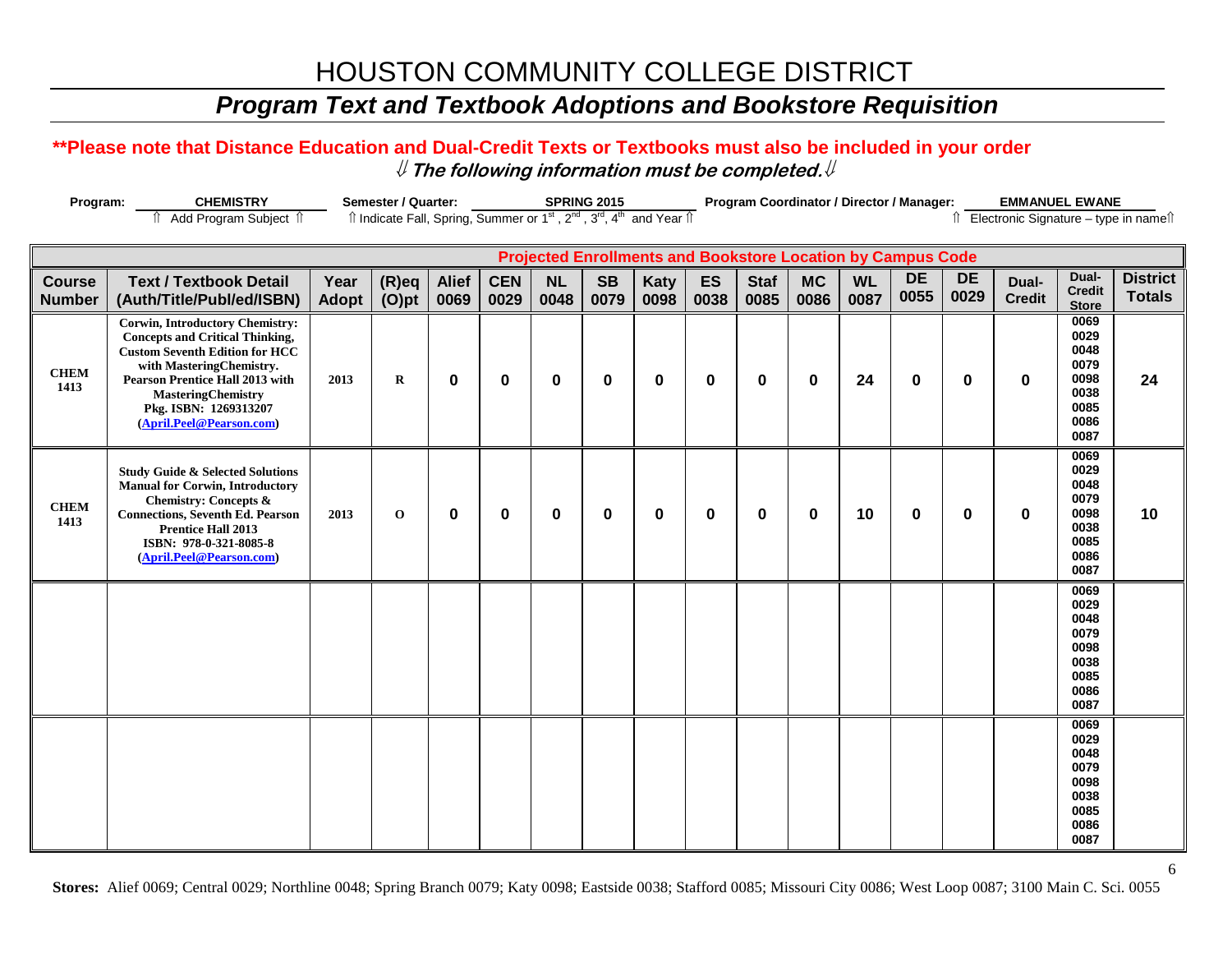## *Program Text and Textbook Adoptions and Bookstore Requisition*

### **\*\*Please note that Distance Education and Dual-Credit Texts or Textbooks must also be included in your order** ⇓ **The following information must be completed.**⇓

| Program:                     | Semester / Quarter:<br><b>SPRING 2015</b><br>Îl Indicate Fall, Spring, Summer or 1 <sup>st</sup> , 2 <sup>nd</sup> , 3 <sup>rd</sup> , 4 <sup>th</sup> and Year Îl<br>î Add Program Subject î                      |       |             |              |            |           |           | <b>EMMANUEL EWANE</b><br>Program Coordinator / Director / Manager: |      |             |              |           |                                                                    |                                          |               |                                                                      |                 |
|------------------------------|--------------------------------------------------------------------------------------------------------------------------------------------------------------------------------------------------------------------|-------|-------------|--------------|------------|-----------|-----------|--------------------------------------------------------------------|------|-------------|--------------|-----------|--------------------------------------------------------------------|------------------------------------------|---------------|----------------------------------------------------------------------|-----------------|
|                              |                                                                                                                                                                                                                    |       |             |              |            |           |           |                                                                    |      |             |              |           |                                                                    | îl Electronic Signature - type in nameîl |               |                                                                      |                 |
|                              |                                                                                                                                                                                                                    |       |             |              |            |           |           |                                                                    |      |             |              |           |                                                                    |                                          |               |                                                                      |                 |
|                              |                                                                                                                                                                                                                    |       |             |              |            |           |           |                                                                    |      |             |              |           | <b>Projected Enrollments and Bookstore Location by Campus Code</b> |                                          |               |                                                                      |                 |
| <b>Course</b>                | <b>Text / Textbook Detail</b>                                                                                                                                                                                      | Year  | $(R)$ eq    | <b>Alief</b> | <b>CEN</b> | <b>NL</b> | <b>SB</b> | <b>Katy</b>                                                        | ES   | <b>Staf</b> | <b>MC</b>    | <b>WL</b> | <b>DE</b>                                                          | <b>DE</b>                                | Dual-         | Dual-<br><b>Credit</b>                                               | <b>District</b> |
| <b>Number</b>                | (Auth/Title/Publ/ed/ISBN)                                                                                                                                                                                          | Adopt | $(O)$ pt    | 0069         | 0029       | 0048      | 0079      | 0098                                                               | 0038 | 0085        | 0086         | 0087      | 0055                                                               | 0029                                     | <b>Credit</b> | <b>Store</b>                                                         | <b>Totals</b>   |
| <b>CHEM</b><br>2423          | McMurry, Organic Chemistry 8th<br><b>Edition Cengage Learning 2011</b><br>Volume I, Custom Softcover<br><b>Edition with OWL</b><br>Pkg. ISBN: 978-1-133-06741-2<br>Ann.Caven@cengage.com                           | 2011  | $\mathbf R$ | 24           | 56         | 0         | 50        | $\mathbf 0$                                                        | 50   | 48          | $\mathbf{0}$ | 24        | $\bf{0}$                                                           | $\bf{0}$                                 | $\bf{0}$      | 0069<br>0029<br>0048<br>0079<br>0098<br>0038<br>0085<br>0086<br>0087 | 252             |
| <b>CHEM</b><br>2423          | <b>Study Guide with Student</b><br><b>Solutions Manual, 8th Edition</b><br><b>Cengage Learning 2011</b><br><b>Custom Softcover Edition,</b><br>Volume I<br>ISBN: 978-1-133-06727-6<br><b>Ann.Caven@cengage.com</b> | 2011  | $\mathbf 0$ | 10           | 25         | $\bf{0}$  | 25        | $\mathbf 0$                                                        | 25   | 20          | $\mathbf{0}$ | 20        | $\bf{0}$                                                           | $\bf{0}$                                 | $\bf{0}$      | 0069<br>0029<br>0048<br>0079<br>0098<br>0038<br>0085<br>0086<br>0087 | 125             |
| <b>CHEM</b><br>2423/<br>2425 | Bell, Clark, Rodig, Custom<br><b>Published Lab Manual for HCCS</b><br><b>Cengage Custom Publishing,</b><br>ISBN: 978-1-424-07547-8<br>Ann.Caven@cengage.com                                                        | 1998  | $\bf R$     | 0            | $\bf{0}$   | 0         | $\bf{0}$  | $\mathbf 0$                                                        | 50   | $\bf{0}$    | 0            | 0         | 0                                                                  | 0                                        | $\mathbf 0$   | 0069<br>0029<br>0048<br>0079<br>0098<br>0038<br>0085<br>0086<br>0087 | 50              |
|                              |                                                                                                                                                                                                                    |       |             |              |            |           |           |                                                                    |      |             |              |           |                                                                    |                                          |               | 0069<br>0029<br>0048<br>0079<br>0098<br>0038<br>0085<br>0086<br>0087 |                 |